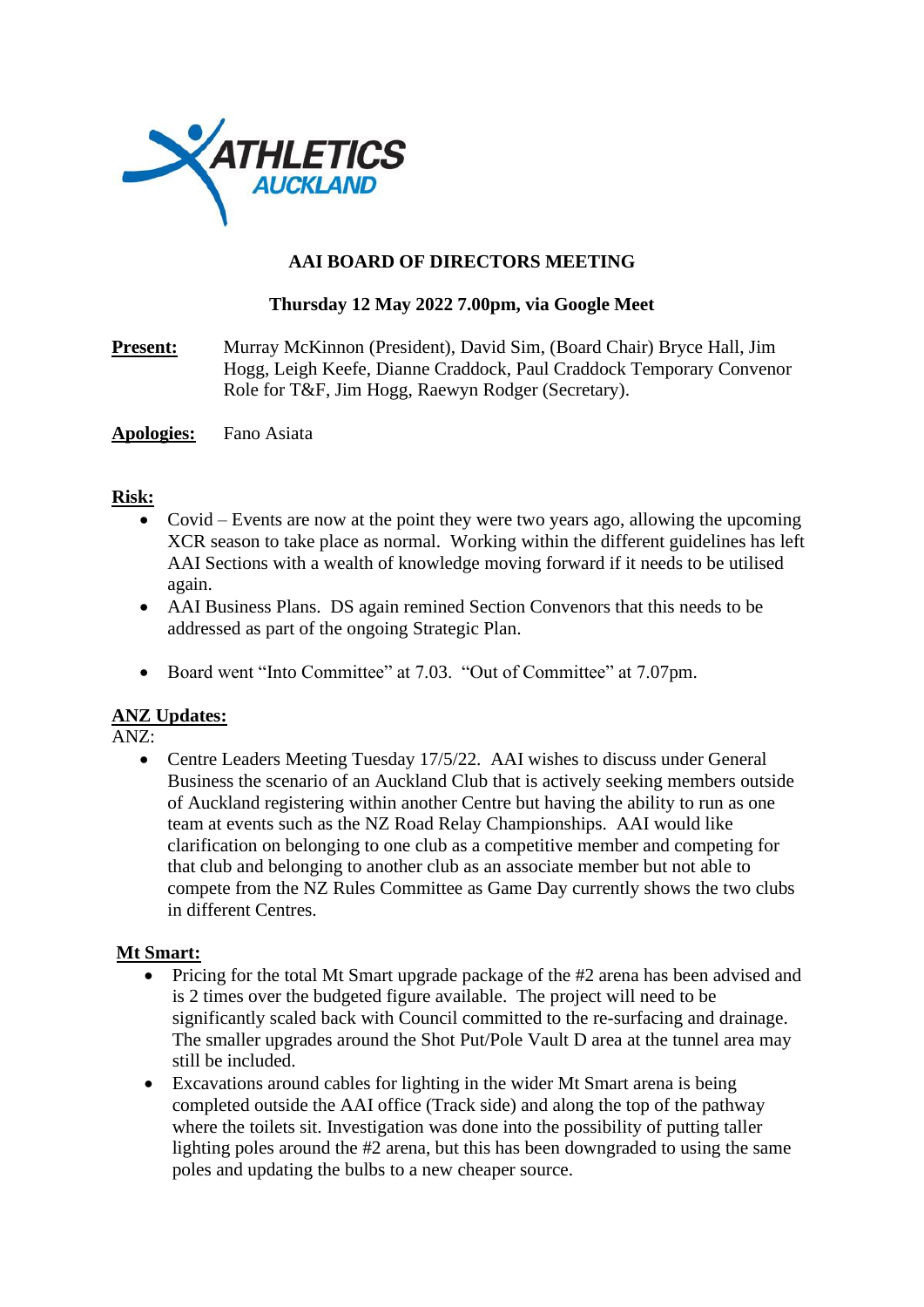### **Confirmation of Previous Minutes:**

• The minutes of  $14/4/22$  were accepted.

# **Moved BH, Seconded MM, Carried**

### **Matters Arising:**

- Annual Report MM has submitted Presidents Report with DS reminding Convenors to submit their Section Reports. Board discussed AR presentation and portraying the positive aspects of what the Sections were able to achieve within the Government guidelines while bringing a sense of normality and competition to Auckland athletes.
- 2022 AAI AGM 28/7/2022. Nomination Forms and Timeline forwarded to clubs and uploaded to social media

#### **Correspondence:**

#### **In:**

- Emails Junior Prize Giving
- Reply from Auditor. Audit to be conducted end of May **Out**:
- Club Emails New Season/Various.
- Junior Prize Giving Invitation Emails
- AGM Information emailed to Clubs
- Email to Auditor requesting audit date.
- Lion Foundation Grant Application Hammer Cage #2 Arena, Mt Smart
- NZCT Grant Application Wages

### **Financial Management:**

**Monthly Financials:** 1/04/22 – 30/04/22 Financial Statements passed.

# **Moved JH, Seconded MM, Carried**

• EOY Financial Accounts being finalised. JH commented that AAI including the Sections had a better year than expected. Sections were able to maintain income by working within the Government guidelines to provide competition. The Board was able to maintain its reserves with the help of the Wage Subsidy and the wages Grant from NZCT. Smaller grants were also received through Govt Resurgence Support Funding and Tamaki Makaurau Sector Support Fund which helped with some of the office expenses during the year. He did however comment that the Board may need to use reserves during upcoming year dependent on Grant Wage application outcome. He will add this to his financial report for the Annual Report.

# **Reports:**

**Reports from Event Coordinator and Coaching Manager tabled.** DS advised Neil to get prices for certain replacement items in the Gym.

# **Reports from Sections.**

**XCR**. April Report tabled.

• New season has begun with the first event – ACA (Southland Centennial) Relays attracting 600 athletes. While this event is open to unregistered athletes it is a good sign that people are wanting to get out and compete.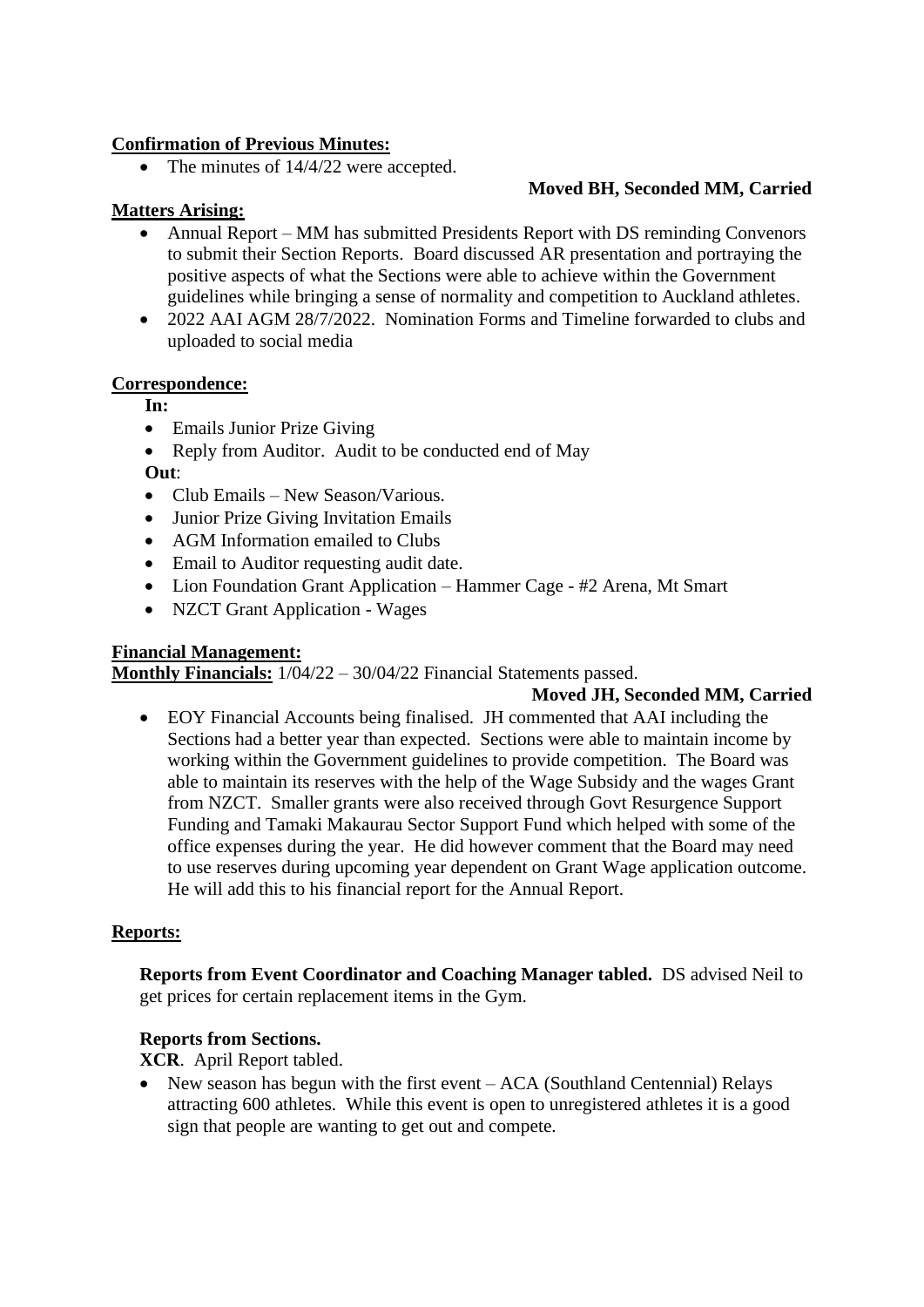- The first individual event will take place Saturday 14/5/22 at Barry Curtis Park with a new one-off format for the season "Auckland Cross Country Mixed Distance Racing" as set out in April Board Minutes.
- DC advised the Under Armour Go all out on global running day explained in April Minutes has now been uploaded to Website and social media.

**Virtual Option from majority of Competitors,** "Run your fastest mile on Global Running Day. Sign up now for free at UAALLOUTMILE.com

The Mile is tough. You're tougher. Join Auckland Athletics as we take part in the UA All Out Mile. Your aim is to set a benchmark time as soon as possible and to build up your pace until June Then, from June 1 – June 5 you'll run your All Out Mile as fast as you can. Under Armour have a 30-day training programme to assist you during May. Once June arrives, you can take on the All Out Mile as many times as you like, it will all be tracked by the UAMapMyRun app and there are prizes to be won! Keen to know more? Click below (button to: uaalloutmile.com).

The team with the "Most Milers" in each region will win a monetary donation back to the charity of their choice which will focus on providing sports access programming to young athletes. Sign up to Auckland Athletics. RUN ALL OUT. Let's create opportunity.

Like with any competition there are rules! The winning team in our region will be the one team in each with the most team members that have run at least one (1) mile during 1st -5th June on the Workouts logged and verified in the MMR Account by all members of each team. Each team member may only account for one (1) mile toward this category regardless of how many miles they complete between 1st -5<sup>th</sup> June! **Invitation Only event** at AUT Millennium Stadium 2/6/22.

# **Track & Field** May Report tabled.

- PC advised the focus is on the 2022-23 season calendar. Section just waiting on Oceania meeting to confirm final dates. Calendar can be sent over to Mt Smart with the initial events as listed.
- Waiting to hear back from Council around timeline for track re-surface.
- Will follow up on South Auckland Trust opportunity for Hammer Cage.

#### . **Junior:** May Minutes tabled.

- LK advised the Junior Prize Giving went ahead on Sunday 8/5/22 with only 3 athletes not able to be in attendance.
- Leigh asked that acknowledgement be made to "Kumon" for sponsoring this year's Prize Giving.
- MM congratulated Leigh and the Junior Section on a well-presented Prize Giving.
- There was however only 5 people who remained at the conclusion of the Prize Giving for the Junior Annual Meeting with no new nominations for positions. The only people who put names forward were already on the committee which puts a stress on a few and a lot of work to keep the section going. DS advised LK there are two further Junior Meetings prior to the AAI AGM to get nominations filled and the only requirement for the AGM is the Convenor.
- LK spoke about her frustration and disappointment about attracting volunteers and put forward a few scenarios around running future events. DC commented that Covid seems to have made people apathetic and there is still a sense of fear among some in the community. She suggested sending out a letter via the online database to connect with Junior parents.